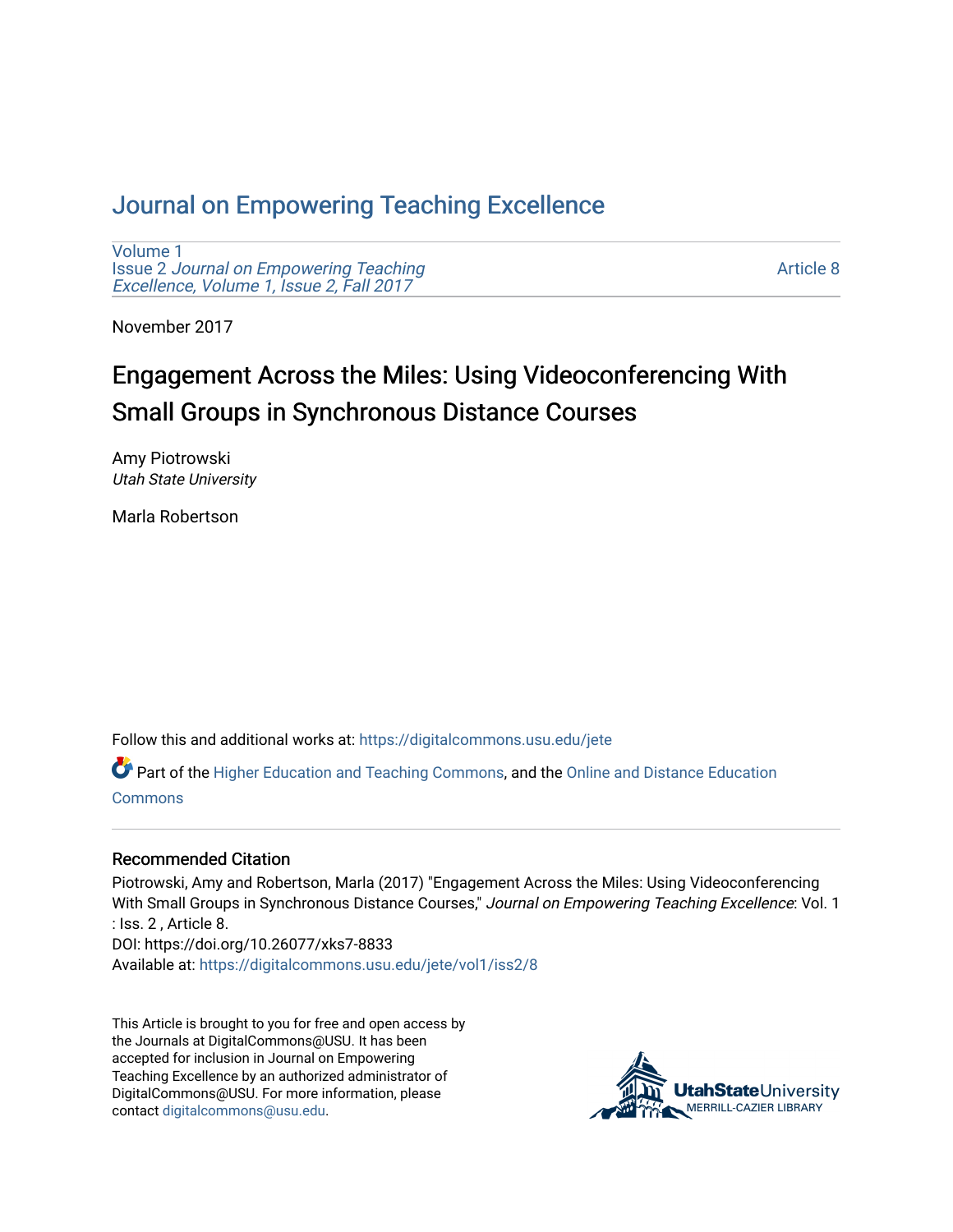Engagement Across the Miles: Using Videoconferencing with Small Groups in Synchronous Distance Courses

> *By Amy Piotrowski, Ph.D. and Marla Robertson, Ph.D. Utah State University*

#### **Abstract**

This article presents suggestions for conducting small-group work in synchronous distance courses taught using Interactive Videoconferencing (IVC) systems. One challenge of teaching over an IVC system is getting students involved in class activities. The authors share how they have used a videoconferencing tool to break up IVC classes into small groups for discussion activities and get peer feedback on written work. These activities engage students in applying what they are learning and in constructing knowledge through discussion with their peers.

#### **Introduction**

Classroom dialogue is a powerful component of effective pedagogy (Howe & Abeden, 2013), especially as a way to encourage active student engagement and higher-order learning (Pahmer, Groschner, & Seidel, 2015). As university professors tasked with teaching our content through synchronous distance courses over Interactive Video Conferencing (IVC) systems, finding ways to incorporate effective classroom dialogue has been challenging. We know from previous research that dialogue that allows students to communicate through multiple modes, media and genre (listening, speaking, reading, writing, viewing, representing) is a critical piece of learning (Ritchart, Church, & Morrison, 2011; Tharp & Gallimore, 1988; Vygotsky,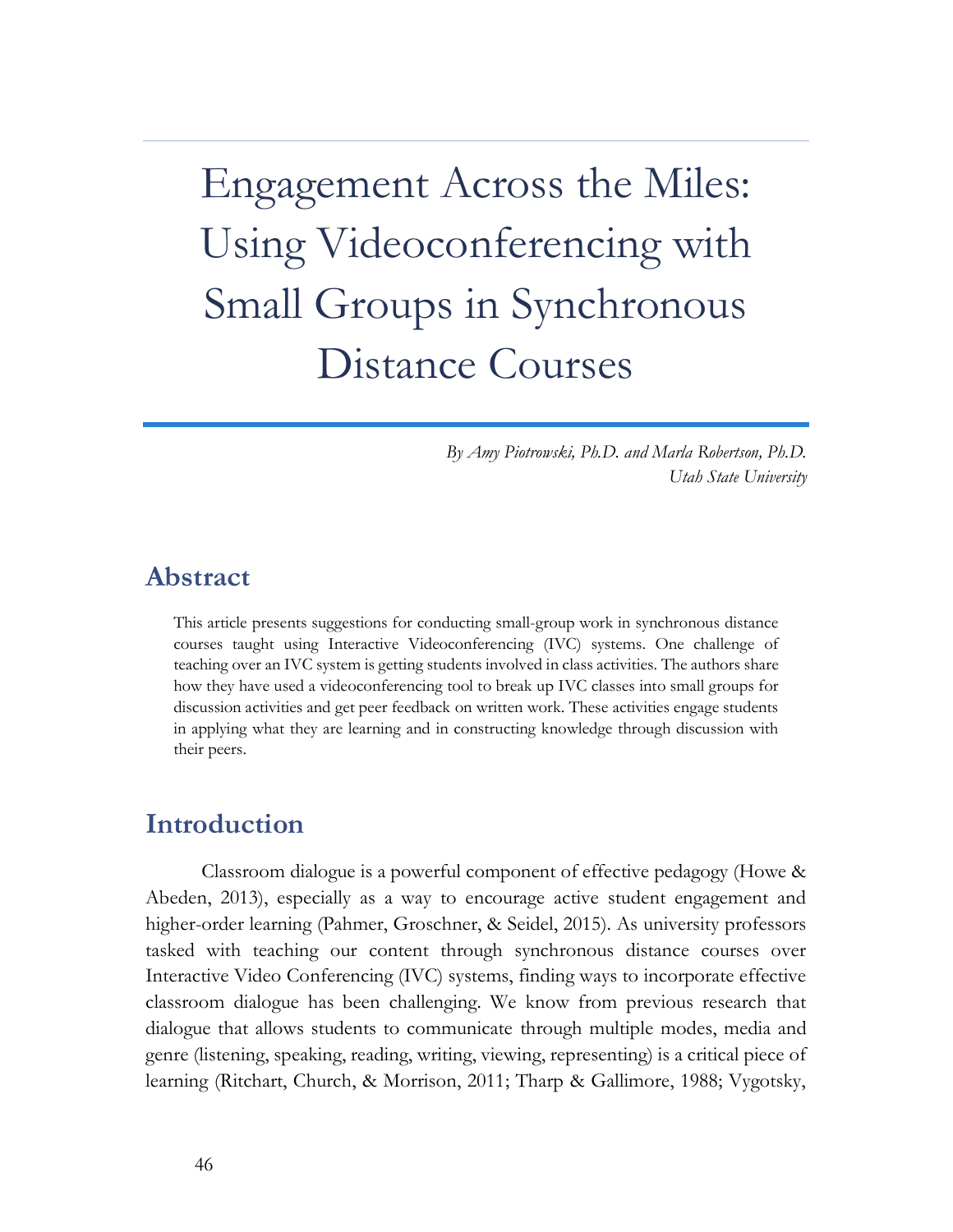1978). Therefore, providing opportunities for all student voices to be heard and valued, particularly students who may be attending class alone in a remote location, is an important part of our work (Freire, 2000; Vygotsky, 1978).

## **Challenges of Engagement in IVC Courses**

Previous research shows that teaching over an IVC system presents challenges for instructors as they seek to engage students in class activities. Fitzgibbon (2003) found that some students "took advantage" of not being in the same place as the instructor to behave inappropriately and off-task (p. 31). Stone and Saulino (1997) concluded that the less the professor lectured and the more students shared their thoughts, the higher students rated the course. Sweeten (2016) presented students' self-reported beliefs that they are more likely to ask questions and feel they learn more in face-to-face classes over IVC classes. These prior studies suggest that the need to find ways to get students connected and actively participating with their peers in learning activities becomes even more important when students and instructor are not together in the same location.

We believe an important part of effective teaching is building a classroom community of practice (Lave & Wenger, 1991; Wenger, 1998). Building classroom community is challenging, even in face-to-face environments. This can be especially difficult in an IVC environment where we teach students attending from up to nine different sites at a time. However, one way to build classroom community is to incorporate effective classroom discourse practices that integrate facilitation by the instructor and listening and engaging in discussions by the students (Lloyd, Kolodziej, & Brashears, 2016).

# **Using Small-Group Videoconferencing in IVC Courses**

We use Cisco Meeting Application, or CMA, a videoconferencing tool embedded in our university's Learning Management System, Canvas. (This tool was known as Acano before Fall 2017.) Before the semester begins, we ask our IVC system administrator to set up the CMA groups. We typically ask for enough groups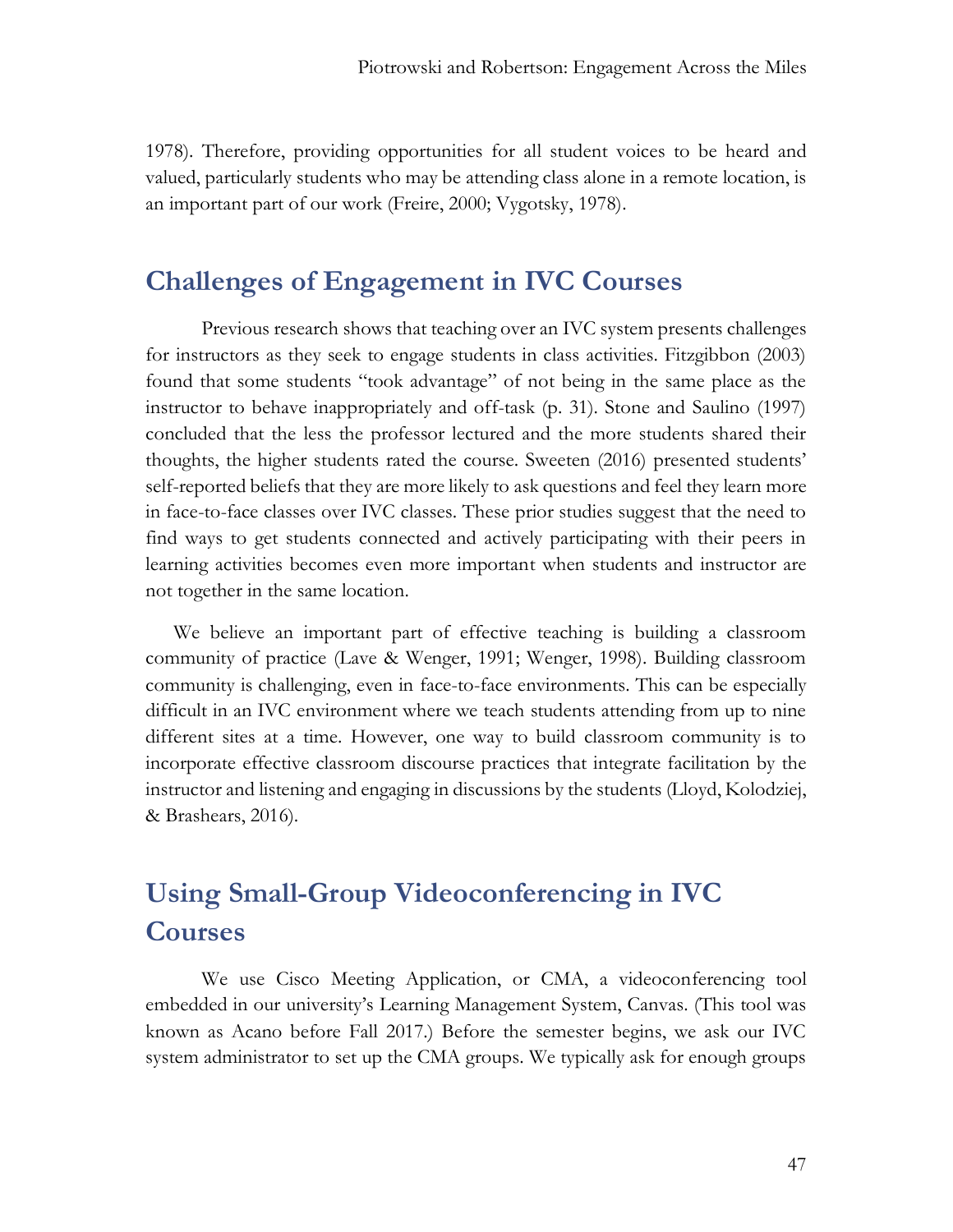so that each group is limited to three or four individuals. Once the groups are set up, we get a link for each group. We can then set up a page in Canvas with links, so all a student has to do to join the CMA discussion is to click on the link associated with their group. The instructor can easily join in each group's discussion by using the links. This allows the instructor to go from group to group monitoring discussion, just as an instructor could walk around a face-to-face classroom to check in with each group as they meet. Students in each CMA group also have the ability to take turns leading the discussion and to share screens with the group. Many other videoconferencing tools have features similar to CMA, so we anticipate our tips will be broadly applicable to educators using any variety of similar applications in their classrooms.

# **Tips for Engaging Students in Small Groups via Videoconferencing**

We have used CMA groups in a variety of ways in our classes. One approach is to have students discuss assigned readings for the course as a way to engage everyone in the conversation. Thus, students know that they will be accountable for their assigned readings and will get more opportunities to speak than in a large whole-class discussion. Research shows that using reading, writing, and discussion in collaborative student groups aids learners in understanding the material and improves student achievement (Johnson, Johnson, & Holubec, 1994; Marzano, Pickering, & Pollock, 2001). Here are some tips for conducting discussions of reading assignments:

- 1. Have students prepare for discussion by writing something to bring with them to class. We have our students write a Reading Response before class meetings. These Reading Responses include listing 8 to 10 important points from the reading, a comment on why what they learned from the reading is important, how they might apply what they read, and two questions they have after reading. During small-group discussions, students share their questions with the rest of the group, which allows student inquiry to drive the discussion. We typically give groups 15 minutes to meet.
- 2. Check in with each group. Students like getting to talk to their instructor in a smaller setting. They can share what the group is discussing and ask the instructor questions.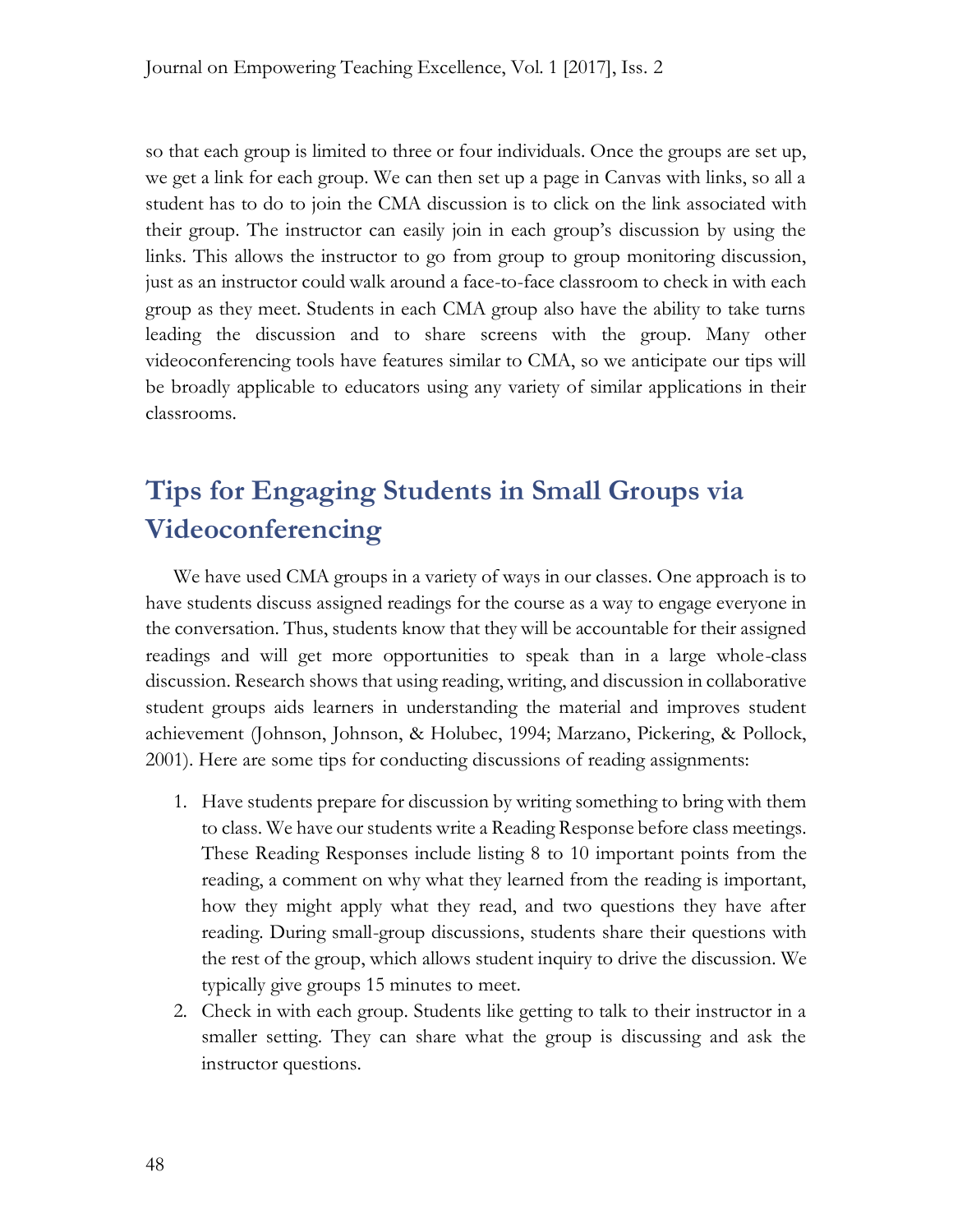3. Once small-group discussions have finished, have each group share an important point from their discussion with the rest of the class. We have each group pick a spokesperson who will speak for the group during this wholeclass discussion.

A variation of this type of discussion is for students to post a reading response on a discussion board prior to class with questions to ask the class. CMA could then be used to respond to group members' questions in class.

Another possible discussion activity is called a jigsaw. A jigsaw discussion is a way to have more readings available for students or to "learn content that has been broken into chunks" (Silver, Strong & Perini, 2007, p. 187). In this case, students are not assigned to read all of the readings, but are assigned to only read parts. They learn about the highlights from other members of their class. In this case, CMA would be used two different times for the discussion: first, for the expert group and second, for the jigsaw group. Here are the steps to conducting a jigsaw discussion:

- 1. Students are assigned to read one of a group of readings. For this example, we will say that there are four readings. Each student will be assigned to a group and will read that group's assigned article before the next class meeting. Students will be expected to come to class with notes about their reading.
- 2. When students come to class, all students who read the same reading would get together and discuss the most salient points of the reading via a discussion link. So, all 1's would be in one group, all 2's would be in a group, etc. This is often called the expert group. Students in these groups would take notes on the major points they want to share with their classmates, based on the discussion.
- 3. Next, the groups rearrange, with one person per assigned reading in a group. For our example, each group would then be made up of a 1, 2, 3, and 4 student. The experts on each reading would then share the major points of their article with their new group and discuss the commonalities or differences between the readings.

Another way we have used CMA groups is as a way for students to provide peer feedback on writing assignments. As Kirby and Crovitz (2013) say, "Writers need readers –a community for praise, suggestions, feedback, and responses" (201). Students could get peer feedback on a variety of assignments, including essays, research papers, and lab reports. Students can get on CMA either in pairs or small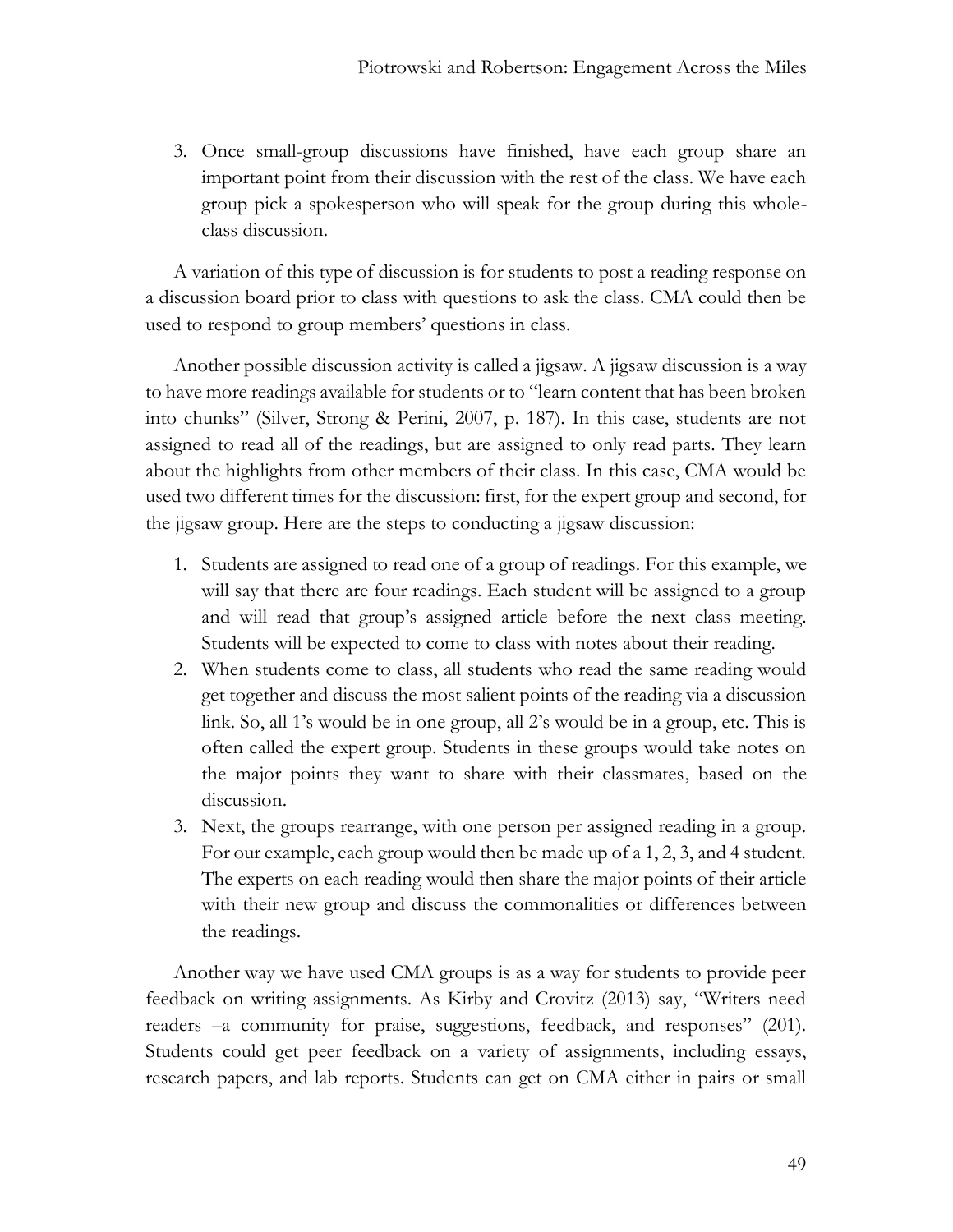groups. They can read aloud their writing, share it via email or a discussion board with their group, or they can use CMA's screen-sharing feature to show their work to their group. Here are some tips for conducting a peer feedback activity:

- 1. Provide guidelines for what kind of feedback students should provide to their peers. You can even have students tell their groupmates what they would like feedback on.
- 2. Provide enough time for each individual to get feedback on their writing. You may want to set a timer for when groups should move on to the next person's work.
- 3. To encourage helpful and constructive feedback, you can have students evaluate the feedback they get from their peers. You could make this evaluation of their peers a grade. We have also seen instructors offer extracredit points or some other reward to students whose feedback is rated most helpful by their peers.

Students can also get peer feedback on other class assignments. For example, our students create lesson plans that they can share with the group to get feedback on improving the lesson plan before they submit it for grading. Alternatively, students can do their lesson with the other members of the group, as the students.

## **Conclusion**

While we don't have student evaluation data to analyze at this time, our students have told us how they appreciate the opportunity to interact with their peers. Students have said that they especially appreciate getting to know peers at other sites whom they may not get to meet face-to-face. Our experiences suggest that using videoconferencing with small groups can build a community of learners in distance courses and help students engage with course content through discussions.

Videoconferencing in small groups can be used for a variety of class activities, particularly discussion and peer feedback activities. Tools such as CMA can enable teachers of IVC courses to do many of the kinds of activities that can be done in faceto-face settings. By making IVC classes more interactive and getting more student participation, instructors can move away from lectures and toward activities that allow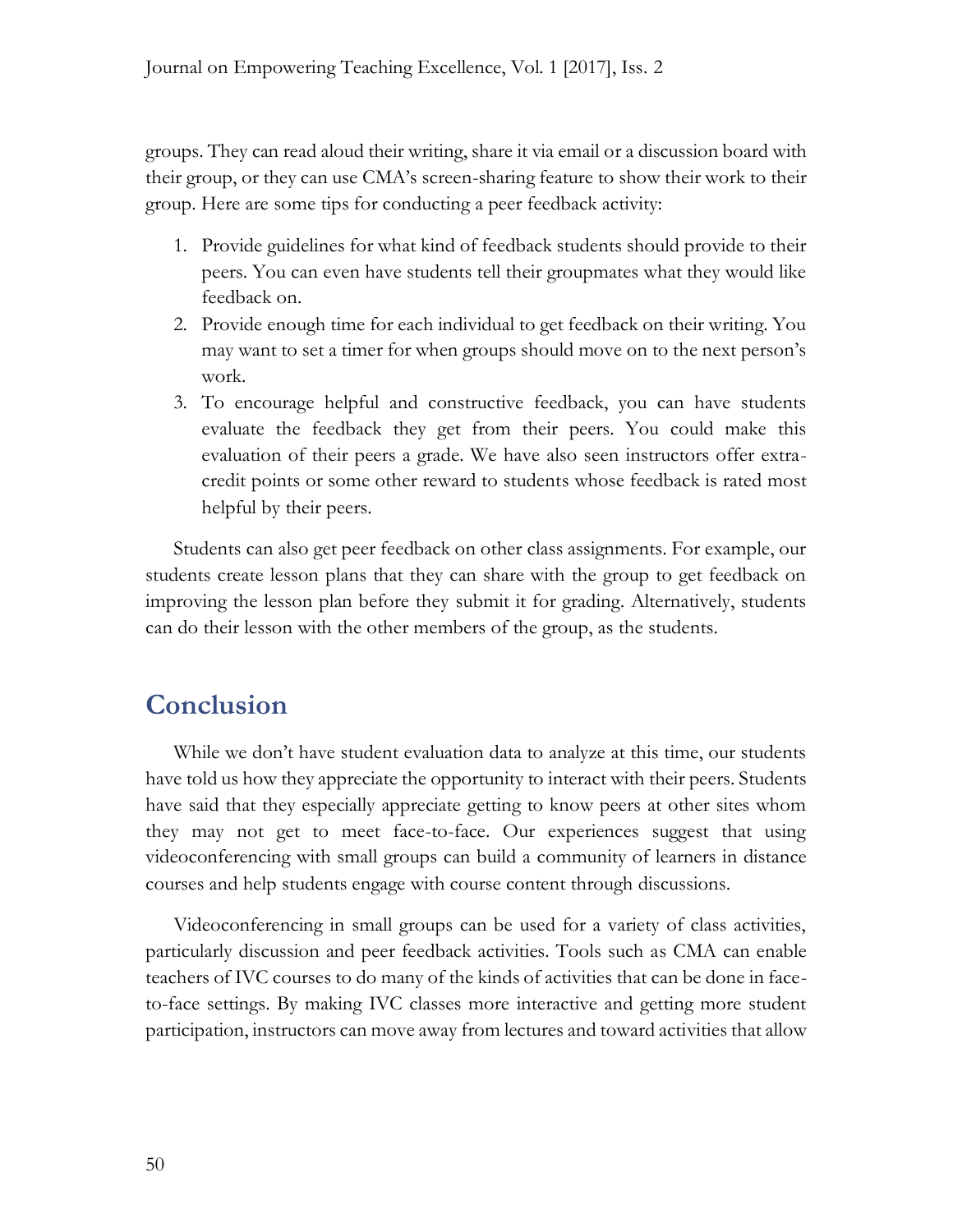students to apply what they are learning and construct knowledge through interactions with their peers.

### **References**

- Fitzgibbon, P. (2003). Challenges of video-conferencing teaching and effective teaching methods. *The Turkish Online Journal of Educational Technology, 2*(3), 30-34.
- Freire, P. (2000). *Pedagogy of the oppressed, 30th Anniversary Edition.* New York: Bloomsbury Academic.
- Howe, C., & Abedin, M. (2013). Classroom dialogue: A systematic review across four decades of research. *Cambridge Journal of Education. 43*(3), 325-356.
- Johnson, D.W., Johnson, R. T. & Holubec, E.J. (1994). *New circles of learning: Cooperation in the classroom and school*. Alexandria, VA: Association for Supervision and Curriculum Development.
- Kirby, D.L. & Crovitz, D. (2013). *Inside out: Strategies for teaching writing.* Portsmouth, NH: Heinemann.
- Lave, J., & Wenger, E. (1991). *Situated learning: Legitimate peripheral participation.* New York, NY: Cambridge University Press.
- Marzano, R.J., Pickering, D.J., & Pollock, J.E. (2001). *Classroom instruction that works: Research-based strategies for increasing student achievement.* Alexandria, VA: Association for Supervision and Curriculum Development.
- Pehmer, A., Groschner, A., & Seidel, T. (2015). How teacher professional development regarding classroom dialogue affects students' higher-order learning. *Teaching and Teacher Education, 47*, 108-119.
- Ritchart, R., Church, J., & Morrison, K. (2011). *Making thinking visible: How to promote engagement, understanding, and independence for all learners.* San Francisco, CA: Jossey-Bass.